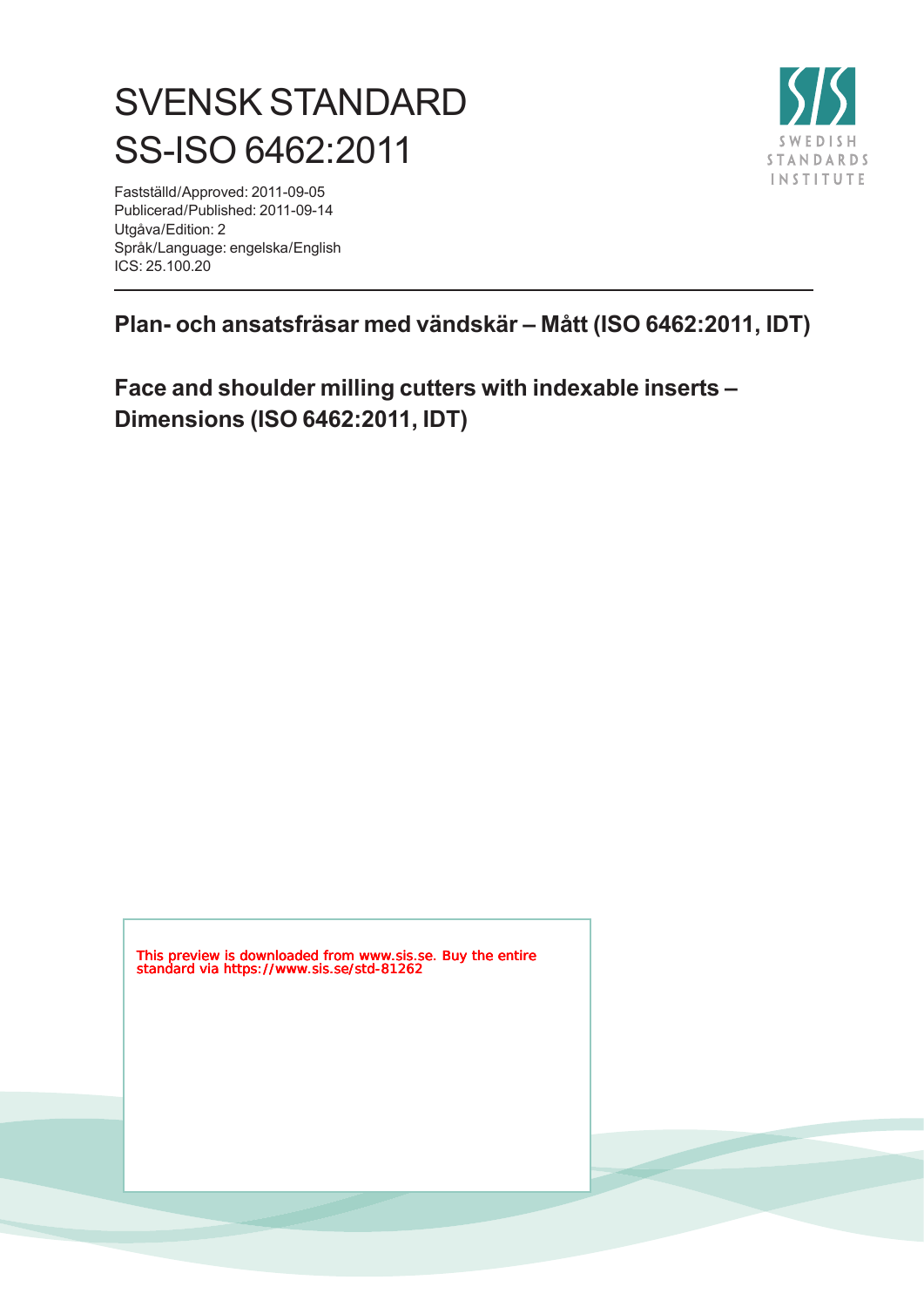## Standarder får världen att fungera

*SIS (Swedish Standards Institute) är en fristående ideell förening med medlemmar från både privat och offentlig sektor. Vi är en del av det europeiska och globala nätverk som utarbetar internationella standarder. Standarder är dokumenterad kunskap utvecklad av framstående aktörer inom industri, näringsliv och samhälle och befrämjar handel över gränser, bidrar till att processer och produkter blir säkrare samt effektiviserar din verksamhet.* 

#### **Delta och påverka**

Som medlem i SIS har du möjlighet att påverka framtida standarder inom ditt område på nationell, europeisk och global nivå. Du får samtidigt tillgång till tidig information om utvecklingen inom din bransch.

#### **Ta del av det färdiga arbetet**

Vi erbjuder våra kunder allt som rör standarder och deras tillämpning. Hos oss kan du köpa alla publikationer du behöver – allt från enskilda standarder, tekniska rapporter och standardpaket till handböcker och onlinetjänster. Genom vår webbtjänst e-nav får du tillgång till ett lättnavigerat bibliotek där alla standarder som är aktuella för ditt företag finns tillgängliga. Standarder och handböcker är källor till kunskap. Vi säljer dem.

#### **Utveckla din kompetens och lyckas bättre i ditt arbete**

Hos SIS kan du gå öppna eller företagsinterna utbildningar kring innehåll och tillämpning av standarder. Genom vår närhet till den internationella utvecklingen och ISO får du rätt kunskap i rätt tid, direkt från källan. Med vår kunskap om standarders möjligheter hjälper vi våra kunder att skapa verklig nytta och lönsamhet i sina verksamheter.

**Vill du veta mer om SIS eller hur standarder kan effektivisera din verksamhet är du välkommen in på www.sis.se eller ta kontakt med oss på tel 08-555 523 00.**

## Standards make the world go round

*SIS (Swedish Standards Institute) is an independent non-profit organisation with members from both the private and public sectors. We are part of the European and global network that draws up international standards. Standards consist of documented knowledge developed by prominent actors within the industry, business world and society. They promote cross-border trade, they help to make processes and products safer and they streamline your organisation.*

#### **Take part and have influence**

As a member of SIS you will have the possibility to participate in standardization activities on national, European and global level. The membership in SIS will give you the opportunity to influence future standards and gain access to early stage information about developments within your field.

#### **Get to know the finished work**

We offer our customers everything in connection with standards and their application. You can purchase all the publications you need from us - everything from individual standards, technical reports and standard packages through to manuals and online services. Our web service e-nav gives you access to an easy-to-navigate library where all standards that are relevant to your company are available. Standards and manuals are sources of knowledge. We sell them.

#### **Increase understanding and improve perception**

With SIS you can undergo either shared or in-house training in the content and application of standards. Thanks to our proximity to international development and ISO you receive the right knowledge at the right time, direct from the source. With our knowledge about the potential of standards, we assist our customers in creating tangible benefit and profitability in their organisations.

**If you want to know more about SIS, or how standards can streamline your organisation, please visit www.sis.se or contact us on phone +46 (0)8-555 523 00**



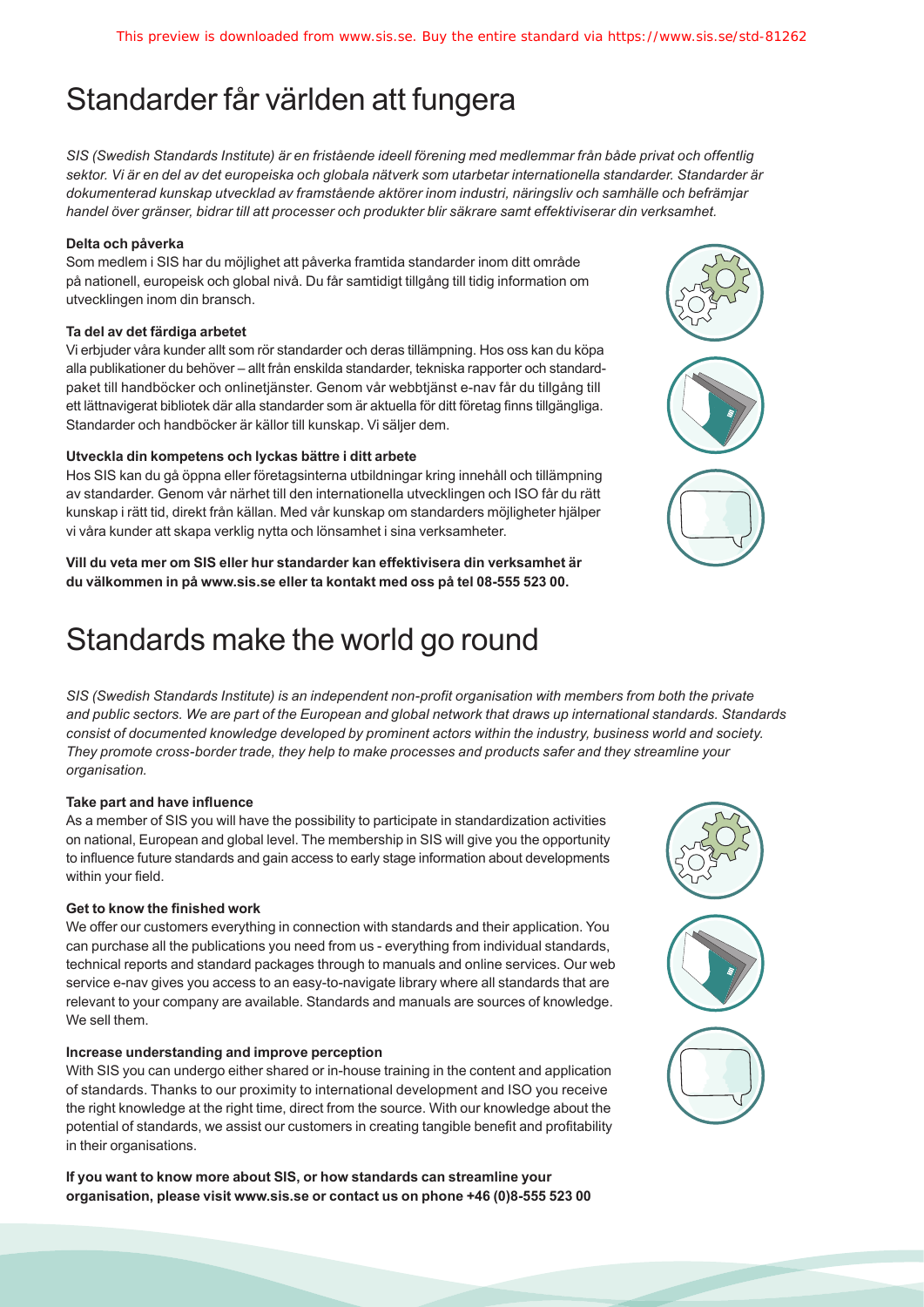Den internationella standarden ISO 6462:2011 gäller som svensk standard. Detta dokument innehåller den officiella engelska versionen av ISO 6462:2011.

Denna standard ersätter SS-ISO 6462, utgåva 1.

The International Standard ISO 6462:2011 has the status of a Swedish Standard. This document contains the official version of ISO 6462:2011.

This standard supersedes the Swedish Standard SS-ISO 6462, edition 1.

© Copyright/Upphovsrätten till denna produkt tillhör SIS, Swedish Standards Institute, Stockholm, Sverige. Användningen av denna produkt regleras av slutanvändarlicensen som återfinns i denna produkt, se standardens sista sidor.

© Copyright SIS, Swedish Standards Institute, Stockholm, Sweden. All rights reserved. The use of this product is governed by the end-user licence for this product. You will find the licence in the end of this document.

*Upplysningar om sakinnehållet i standarden lämnas av SIS, Swedish Standards Institute, telefon 08-555 520 00. Standarder kan beställas hos SIS Förlag AB som även lämnar allmänna upplysningar om svensk och utländsk standard.*

*Information about the content of the standard is available from the Swedish Standards Institute (SIS), telephone +46 8 555 520 00. Standards may be ordered from SIS Förlag AB, who can also provide general information about Swedish and foreign standards.*

Denna standard är framtagen av kommittén för Skärande verktyg, SIS/TK 273.

Har du synpunkter på innehållet i den här standarden, vill du delta i ett kommande revideringsarbete eller vara med och ta fram andra standarder inom området? Gå in på www.sis.se - där hittar du mer information.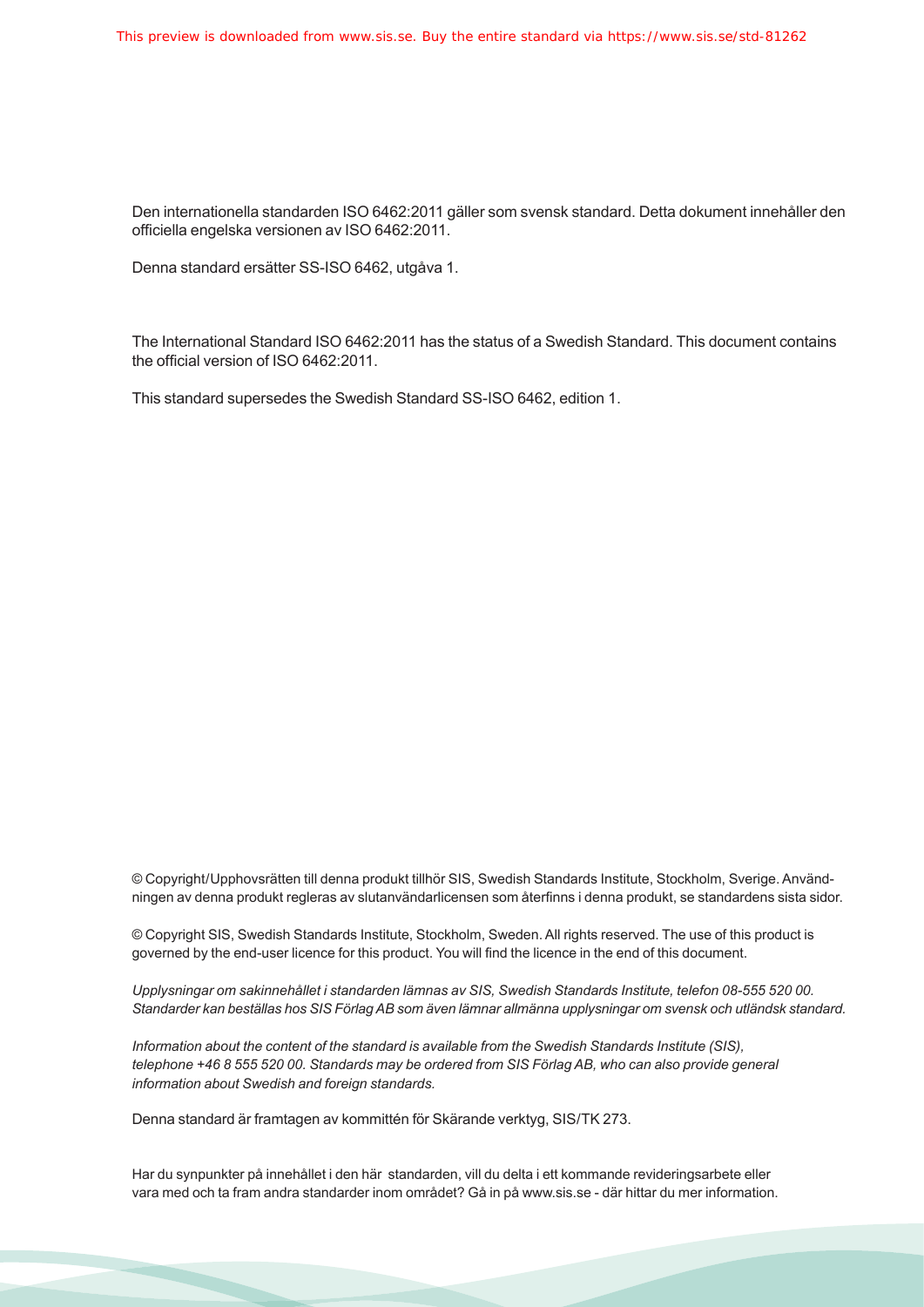This preview is downloaded from www.sis.se. Buy the entire standard via https://www.sis.se/std-81262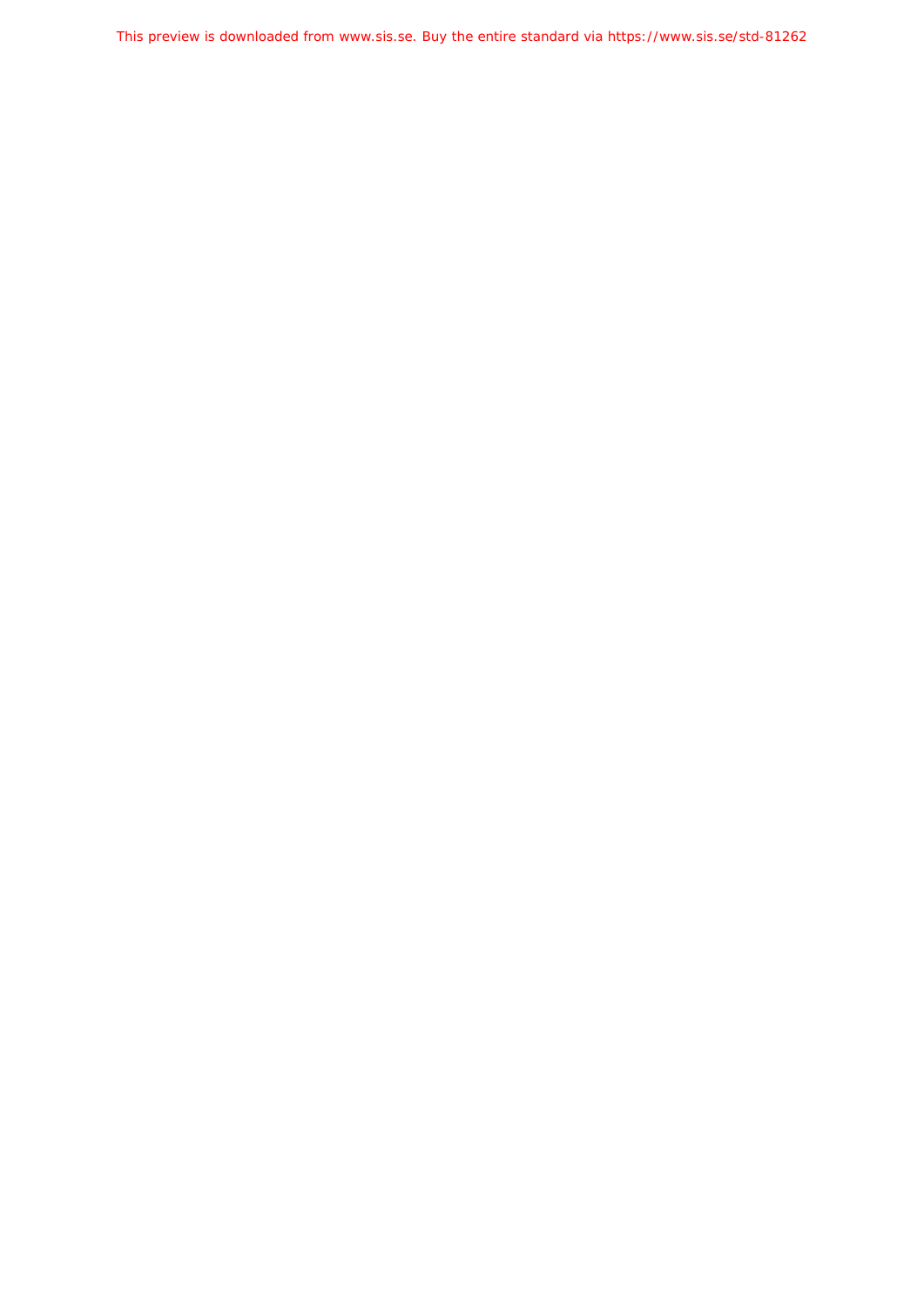## **Contents**

Page

| $\mathbf{1}$   |                                                                                            |  |
|----------------|--------------------------------------------------------------------------------------------|--|
| $\overline{2}$ |                                                                                            |  |
| $\overline{3}$ |                                                                                            |  |
| $\overline{4}$ |                                                                                            |  |
| 4.1            |                                                                                            |  |
| 4.2<br>4.3     |                                                                                            |  |
| 4.4            |                                                                                            |  |
| $5^{\circ}$    |                                                                                            |  |
|                | Annex A (informative) Abbreviated terms used related to ISO/TS 13399-3, ISO/TS 13399-4 and |  |
|                |                                                                                            |  |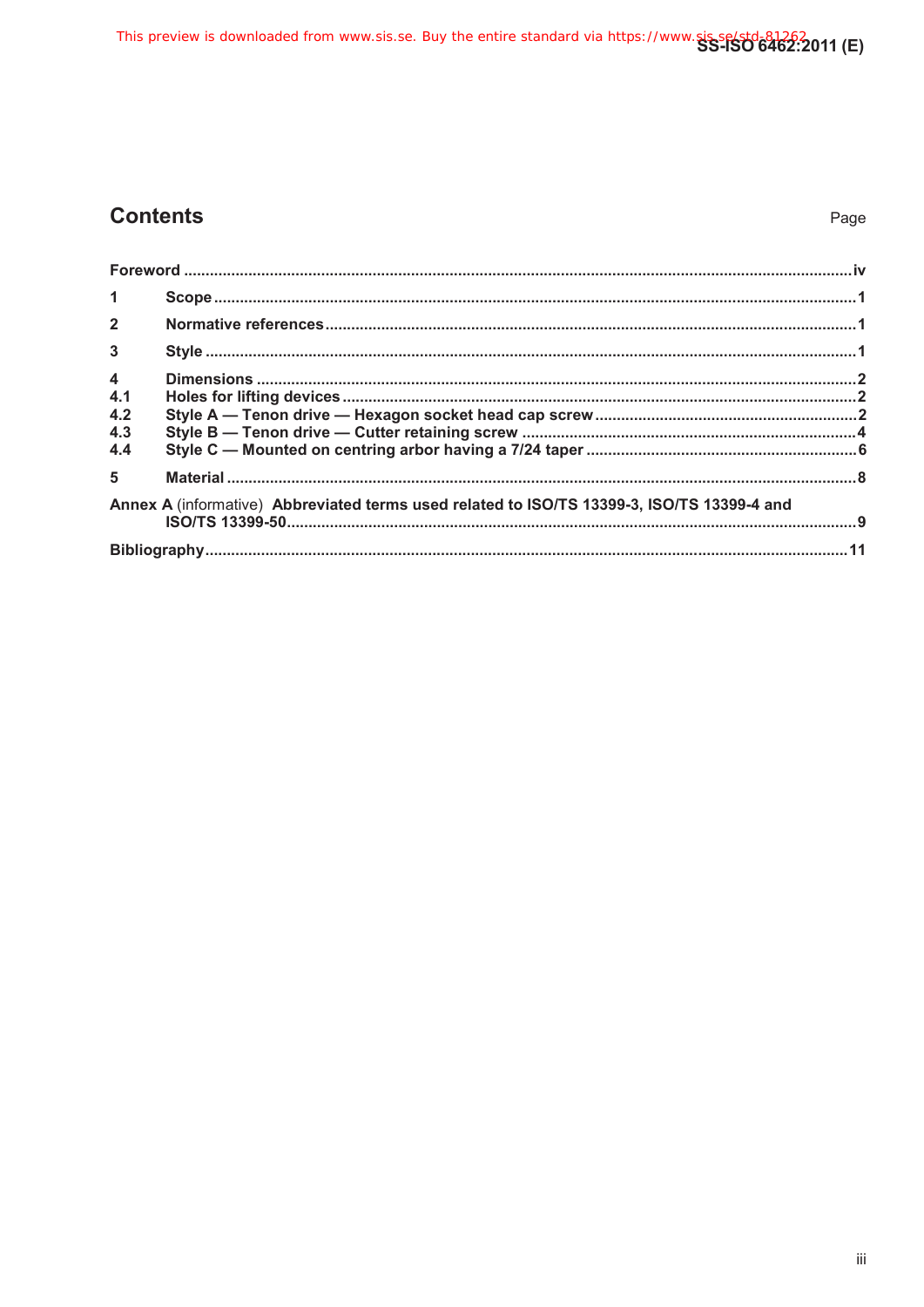## **Foreword**

ISO (the International Organization for Standardization) is a worldwide federation of national standards bodies (ISO member bodies). The work of preparing International Standards is normally carried out through ISO technical committees. Each member body interested in a subject for which a technical committee has been established has the right to be represented on that committee. International organizations, governmental and non-governmental, in liaison with ISO, also take part in the work. ISO collaborates closely with the International Electrotechnical Commission (IEC) on all matters of electrotechnical standardization.

International Standards are drafted in accordance with the rules given in the ISO/IEC Directives, Part 2.

The main task of technical committees is to prepare International Standards. Draft International Standards adopted by the technical committees are circulated to the member bodies for voting. Publication as an International Standard requires approval by at least 75 % of the member bodies casting a vote.

Attention is drawn to the possibility that some of the elements of this document may be the subject of patent rights. ISO shall not be held responsible for identifying any or all such patent rights.

ISO 6462 was prepared by Technical Committee ISO/TC 29, *Small tools*, Subcommittee SC 9, *Tools with cutting edges made of hard cutting materials*.

This second edition cancels and replaces the first edition (ISO 6462:1983), which has been technically revised.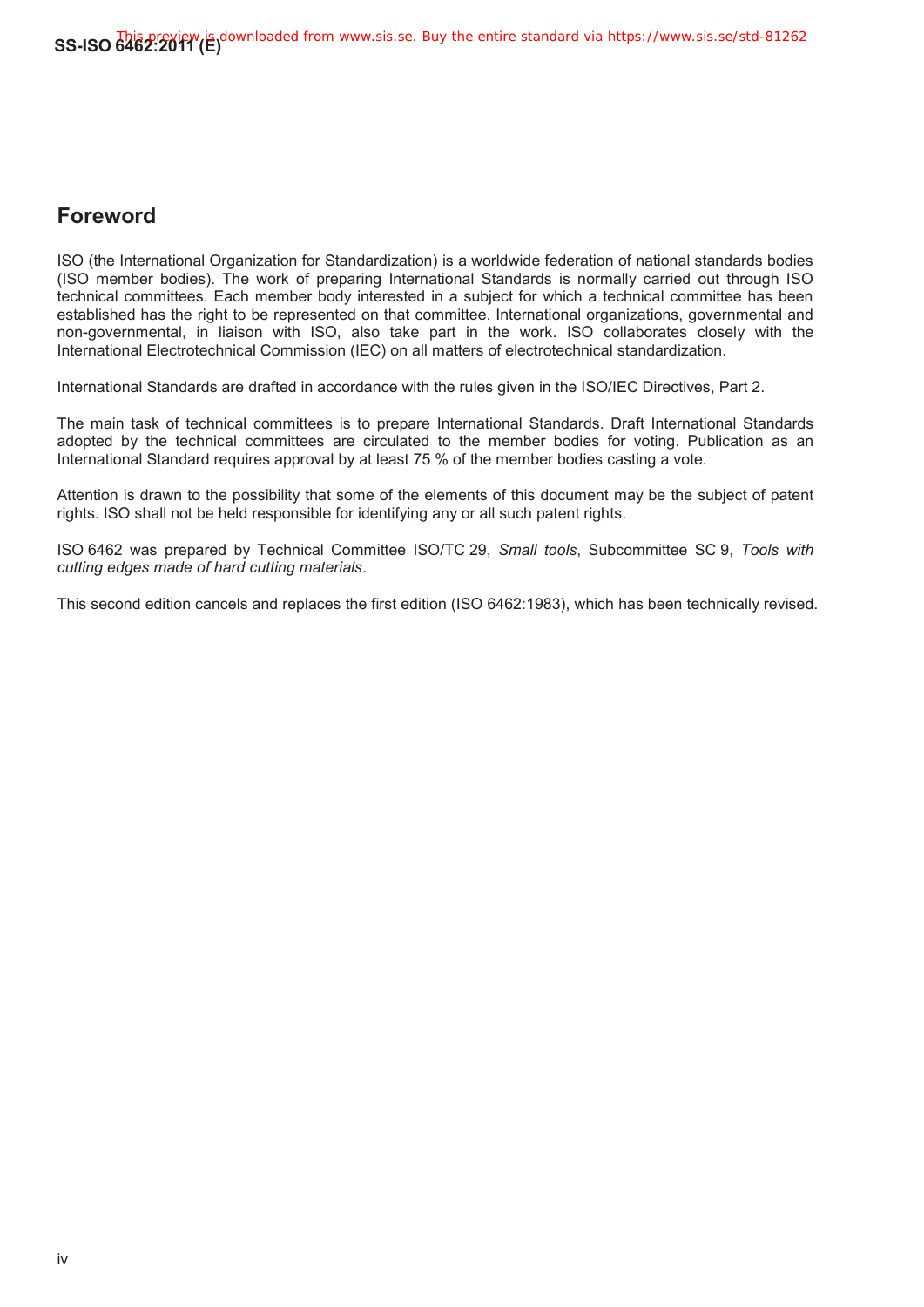## **Face and shoulder milling cutters with indexable inserts — Dimensions**

## **1 Scope**

This International Standard specifies the dimensions of face milling cutters with indexable inserts.

The form and dimensions of the inserts are left to the discretion of the manufacturer.

## **2 Normative references**

The following referenced documents are indispensable for the application of this document. For dated references, only the edition cited applies. For undated references, the latest edition of the referenced document (including any amendments) applies.

ISO 240, *Milling cutters — Interchangeability dimensions for cutter arbors or cutter mandrels*

ISO 2780, *Milling cutters with tenon drive — Interchangeability dimensions for cutter arbors — Metric series* 

ISO 2940-1, *Milling cutters mounted on centring arbors having a 7/24 taper — Fitting dimensions Centring arbors* 

ISO 3365, *Indexable hardmetal (carbide) inserts with wiper edges, without fixing hole — Dimensions* 

ISO 11529-2, *Milling cutters — Designation — Part 2: Shank-type and bore-type milling cutters with indexable inserts*

## **3 Style**

Milling cutters with indexable inserts shall have cutting edge angles,  $\kappa_r$ , of 45°, 60°, 75° and 90° and the following styles:

- style A with tenon drive and hexagon socket head cap screw;
- ⎯ style B with tenon drive and cutter retaining screw with interchangeability dimensions in accordance with ISO 2780;
- ⎯ style C mounted on centring arbor having a 7/24 taper with interchangeability dimensions in accordance with ISO 2940-1.

NOTE 1 Cutting edge angles other than those listed in this clause are optional as long as they fit into the designation system according to ISO 11529-2.

NOTE 2 The abbreviated terms for the dimensions are taken from ISO/TS 13399-3.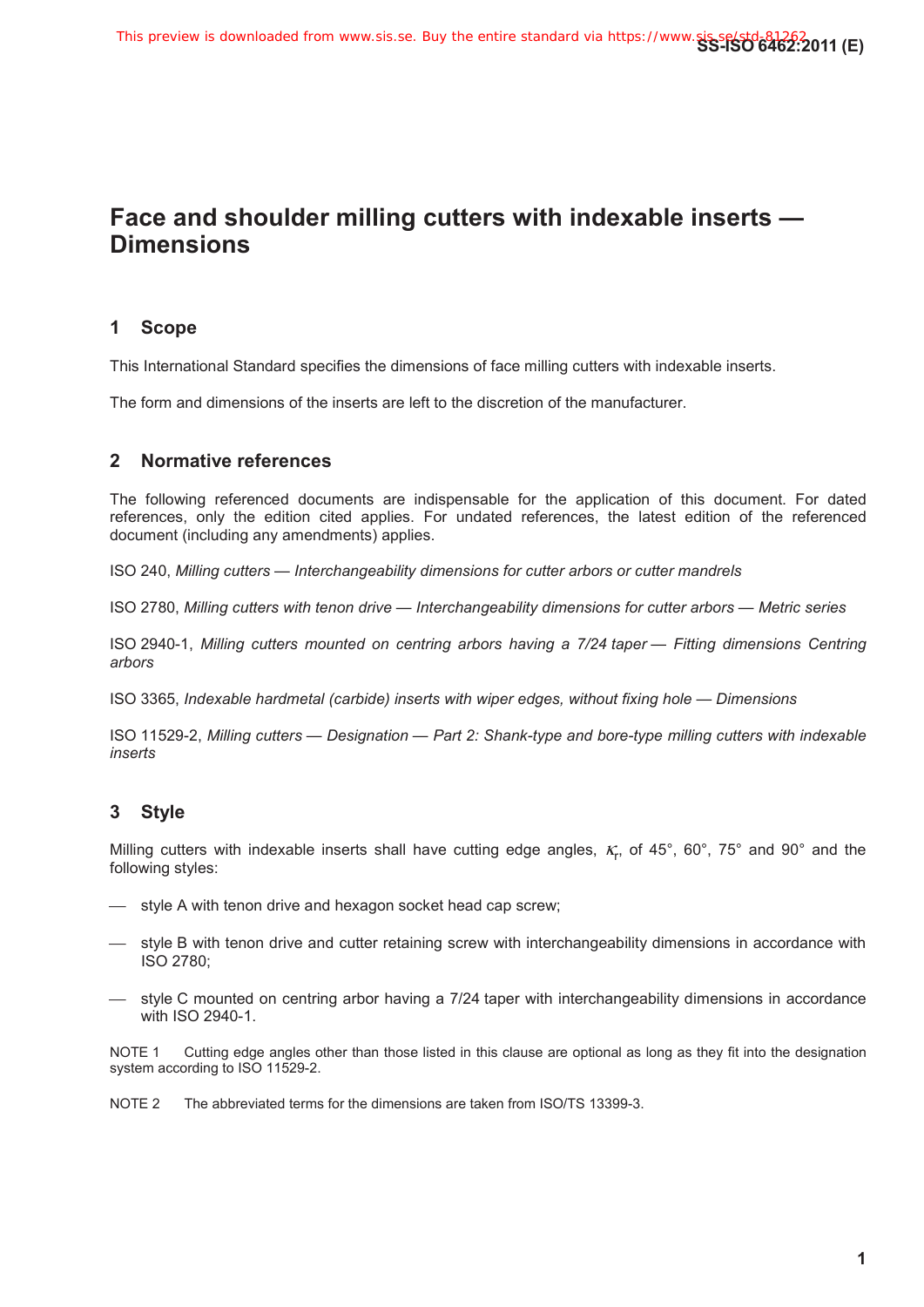## **4 Dimensions**

### **4.1 Holes for lifting devices**

For milling cutters of diameter,  $d_1$ , equal to or above 250 mm, threaded holes for lifting devices may be provided at the discretion of the manufacturer. The number of holes and their position is at the discretion of the manufacturer, however their minimum dimensions shall be the following:

- for milling cutters where  $d_1$  = 250 mm or 315 mm, threaded holes M12  $\times$  27;
- for milling cutters where  $d_1$  = 400 mm or 500 mm, threaded holes M16  $\times$  34.

NOTE National safety regulations can be applicable.

### **4.2 Style A — Tenon drive — Hexagon socket head cap screw**



#### **Key**

1 slot in accordance with the metric series of ISO 240

<sup>a</sup> A conical shape between  $d_3$  and  $d_3$  +0,5, keeping the same depth, is optional.

**Figure 1 — Style A**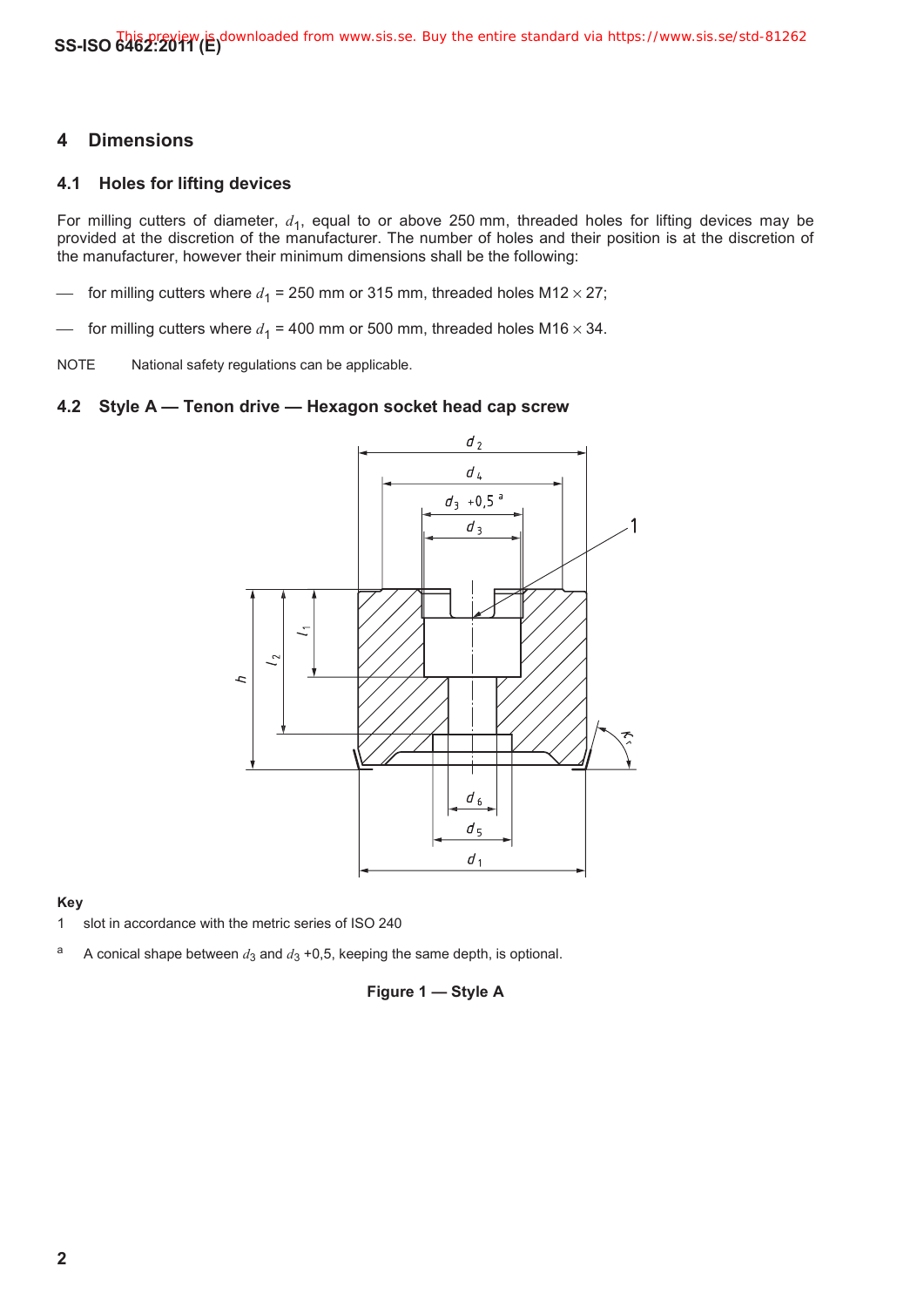|  |  | Table 1 - Dimensions for style A |  |  |  |  |
|--|--|----------------------------------|--|--|--|--|
|--|--|----------------------------------|--|--|--|--|

Dimensions in millimetres

| <b>Designation</b><br>in accordance with                                                                                     | d <sub>1</sub> | $K_r$        | $d_2$                    | $d_3$ | $d_4$ | $d_{5}$ | $d_{6}$          | $\boldsymbol{h}$ | l <sub>1</sub> | l <sub>2</sub> | <b>Retaining</b> |
|------------------------------------------------------------------------------------------------------------------------------|----------------|--------------|--------------------------|-------|-------|---------|------------------|------------------|----------------|----------------|------------------|
| ISO 11529-2 <sup>a</sup>                                                                                                     | js16           |              |                          | H7    | min.  | min.    | is <sub>13</sub> | ±0,15            |                | max.           | screw            |
| $.45.040R(L)$ P16                                                                                                            | 40             | $45^{\circ}$ |                          | 16    | 33    | 14      | 9                | 40               | 18             | 31             | M <sub>8</sub>   |
| $60.040R(L)$ P16                                                                                                             |                | $60^{\circ}$ |                          |       |       |         |                  |                  |                |                |                  |
| $.75.040R(L)$ P16                                                                                                            |                | $75^\circ$   |                          |       |       |         |                  |                  |                |                |                  |
| $.90.040R(L)$ P16                                                                                                            |                | $90^{\circ}$ | $d_2 < d_1$              |       |       |         |                  |                  |                |                |                  |
| $.45.050R(L)$ P22                                                                                                            |                | $45^{\circ}$ |                          |       | 41    | 18      | 11               | 40               | 20             | 33             | M10              |
| $.60.050R(L)$ P22                                                                                                            |                | $60^{\circ}$ |                          |       |       |         |                  |                  |                |                |                  |
| $.75.050R(L)$ P22                                                                                                            | 50             | $75^\circ$   |                          | 22    |       |         |                  |                  |                |                |                  |
| $.90.050R(L)$ P22                                                                                                            |                | $90^{\circ}$ | $d_2 < d_1$              |       |       |         |                  |                  |                |                |                  |
| $.45.063R(L)$ P22                                                                                                            | 63             | $45^{\circ}$ |                          |       |       |         |                  |                  |                |                |                  |
| $.60.063R(L)$ P22                                                                                                            |                | $60^\circ$   |                          |       |       |         |                  |                  |                |                |                  |
| $.75.063R(L)$ P22                                                                                                            |                | $75^\circ$   |                          |       |       |         |                  |                  |                |                |                  |
| $.90.063R(L)$ P22                                                                                                            |                | $90^{\circ}$ | $d_2 < d_1$              |       |       |         |                  |                  |                |                |                  |
| $.45.080R(L)$ P27                                                                                                            | 80             | $45^{\circ}$ |                          | 27    | 49    | 20      | 14               | 50               | 22             |                | M12              |
| $.60.080R(L)$ P27                                                                                                            |                | $60^\circ$   |                          |       |       |         |                  |                  |                | 37             |                  |
| $.75.080R(L)$ P27                                                                                                            |                | $75^\circ$   |                          |       |       |         |                  |                  |                |                |                  |
| $.90.080R(L)$ P27                                                                                                            |                | $90^{\circ}$ | $d_2 < d_1$              |       |       |         |                  |                  |                |                |                  |
| $.45.100R(L)$ P32                                                                                                            | 100            | $45^{\circ}$ | $\overline{\phantom{0}}$ |       | 59    | 27      | 18               |                  | 25             | 33             | M16              |
| $60.100R(L)$ P32                                                                                                             |                | $60^{\circ}$ |                          | 32    |       |         |                  |                  |                |                |                  |
| $75.100R(L)$ P32                                                                                                             |                | $75^\circ$   |                          |       |       |         |                  |                  |                |                |                  |
| $.90.100R(L)$ P32                                                                                                            |                | $90^{\circ}$ | $d_2 < d_1$              |       |       |         |                  |                  |                |                |                  |
| a<br>Instead of the points shown in the designation, the letters and numbers shall be placed in accordance with ISO 11529-2. |                |              |                          |       |       |         |                  |                  |                |                |                  |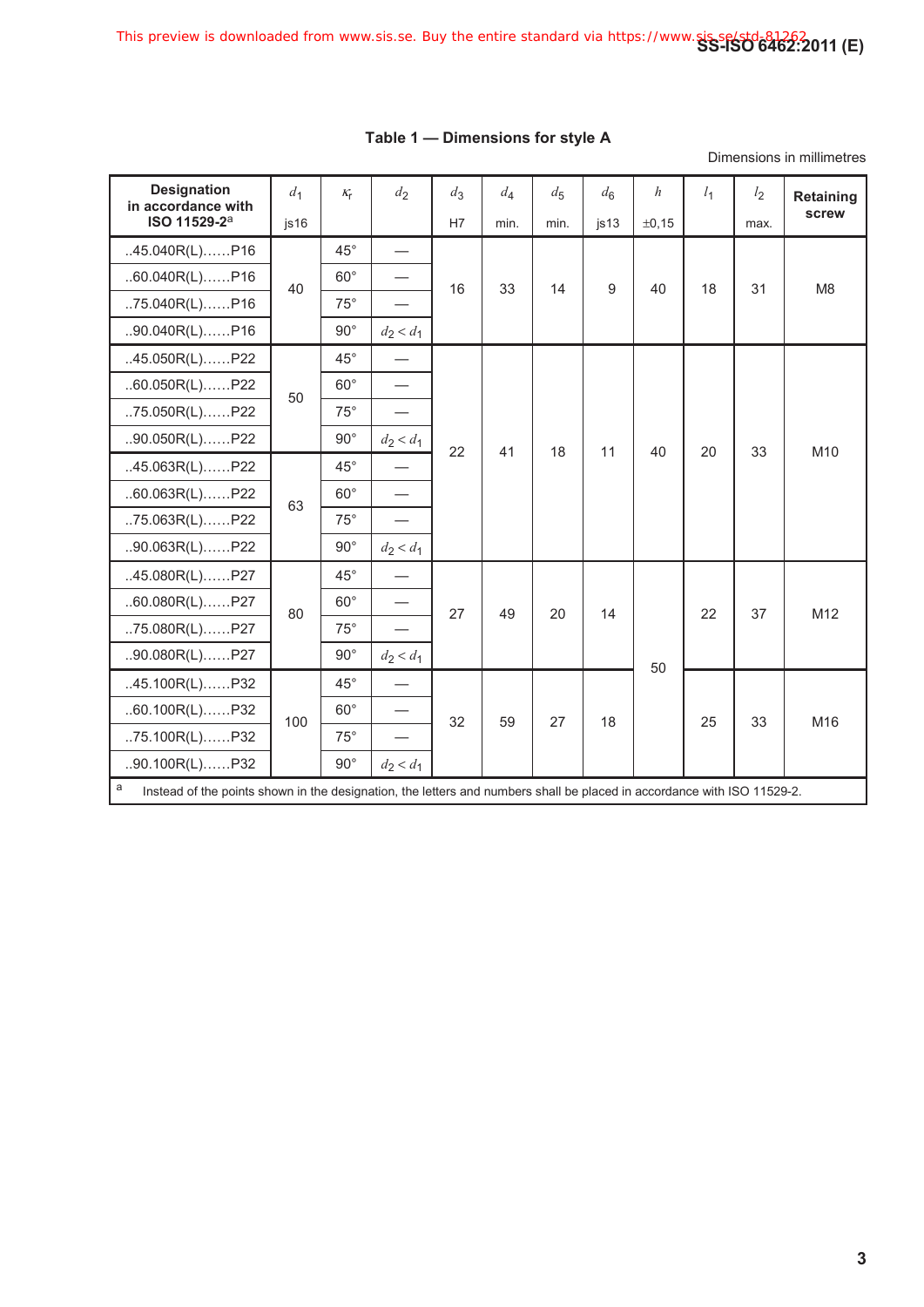**SS-ISO 6462:2011 (E)** This preview is downloaded from www.sis.se. Buy the entire standard via https://www.sis.se/std-81262<br>SS-ISO 6462:2011 (E)

## **4.3 Style B — Tenon drive — Cutter retaining screw**



#### **Key**

- 1 slot in accordance with the metric series of ISO 240
- <sup>a</sup> A conical shape between  $d_3$  and  $d_3$  +0,5, keeping the same depth, is optional.